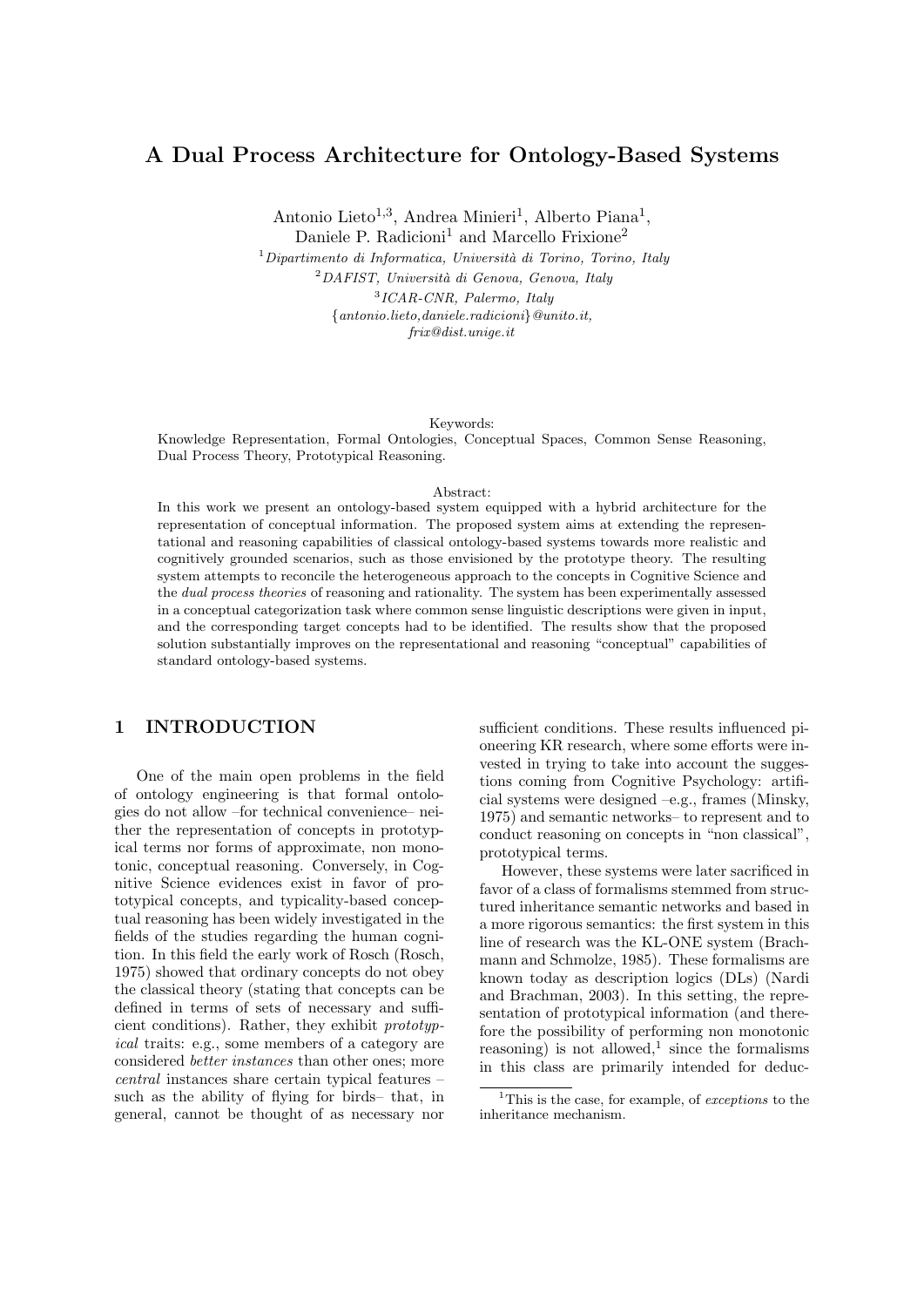tive, logical inference. However, under a historical perspective, the choice of preferring classical systems based on a well defined –Tarskianlike– semantics left unsolved the problem of representing concepts in prototypical terms. Although in the field of logic oriented KR various fuzzy and non-monotonic extensions of DL formalisms have been designed to deal with some aspects of "non-classical" concepts (Straccia, 2011; Giordano et al., 2013), nonetheless various theoretical and practical problems remain unsolved (Frixione and Lieto, 2010).

In this paper a conceptual architecture is presented that, embedded in a larger knowledgebased system, aims at extending the representational and reasoning capabilities available to traditional ontology-based frameworks.

The paper is structured as follows: in Section 2 we illustrate the general architecture and the main features of the knowledge-based system. In Section 3 we provide the results of a twofold experimentation to assess the accuracy of the system in a categorization task. Finally, we conclude by presenting the related work (Section 4) and outlining future work (Section 5).

### 2 THE SYSTEM

Two cornerstones inspiring the current proposal are the dual process theory and the heterogeneous approach to concepts in Cognitive Science. The theoretical framework known as dual process theory postulates the co-existence of two different types of cognitive systems (Evans and Frankish, 2009; Kahneman, 2011). The systems of the first type  $(type 1)$  are phylogenetically older, unconscious, automatic, associative, parallel and fast. The systems of the second type  $(type 2)$  are more recent, conscious, sequential and slow, and featured by explicit rule following.

We assume that each system type can be composed by many sub-systems and processes; according to the hypotheses in (Frixione and Lieto, 2012; Frixione and Lieto, 2014), the conceptual representation of our system includes two main sorts of components, based on two sorts of processes. Type 1 processes are used to perform fast and approximate categorization, and benefit from prototypical information associated to concepts. Type 2 processes, used in classical inference tasks, and not considering the contribution of prototypical knowledge. The two sorts of system processes are assumed to interact, since type 1 processes are executed first and their results are then refined by type 2 processes. We also based our work on the heterogeneous approach to the concepts in Cognitive Science (Machery, 2009). According to this perspective, concepts do not constitute a unitary element; rather, artificial concepts can be composed by several bodies of knowledge, each one conveying a specific type of information.

The whole system embedding the proposed conceptual architecture works as follows. The input to the system is a simple description, like 'The animal that eats bananas': and the expected output is the category monkey. We devised an Information Extraction (IE) step in order to map the linguistic input to an internal representation. In turn, the internal representation is fed into the proposed architecture, which is concerned with the categorization task. Due to space restrictions, we are presently concerned with the architecture, deferring the details about the IE task to future contributions.

## 2.1 Knowledge Base Architecture

We designed a hybrid conceptual architecture that builds on a classical ontological component, and on a typical one. Each component represents a specific conceptual body of knowledge together with the related reasoning procedures as in the dual process perspective. A classical representation grounded on a DL formalism is the base of the ontological component. It permits listing necessary and/or sufficient conditions to define concepts. For example, if we consider the concept water, the classical representation contains the information that water is a natural substance, whose chemical formula is  $H_2O$ . On the other hand, the prototypical traits include information about the fact that water usually occurs in liquid state, and it is mostly a tasteless, odorless and colorless fluid.

According to the "dual process" approach, in the implemented system the representational and reasoning functions are assigned to the system 1 (hereafter  $S1$ ), that executes processes of type 1, and are associated to the Conceptual Spaces framework (Gärdenfors, 2000). On the other hand, the reasoning and representational functions are assigned to the system 2 (hereafter  $S_2$ ), to execute processes of type 2, and are associated to a classical DL-based ontological representation.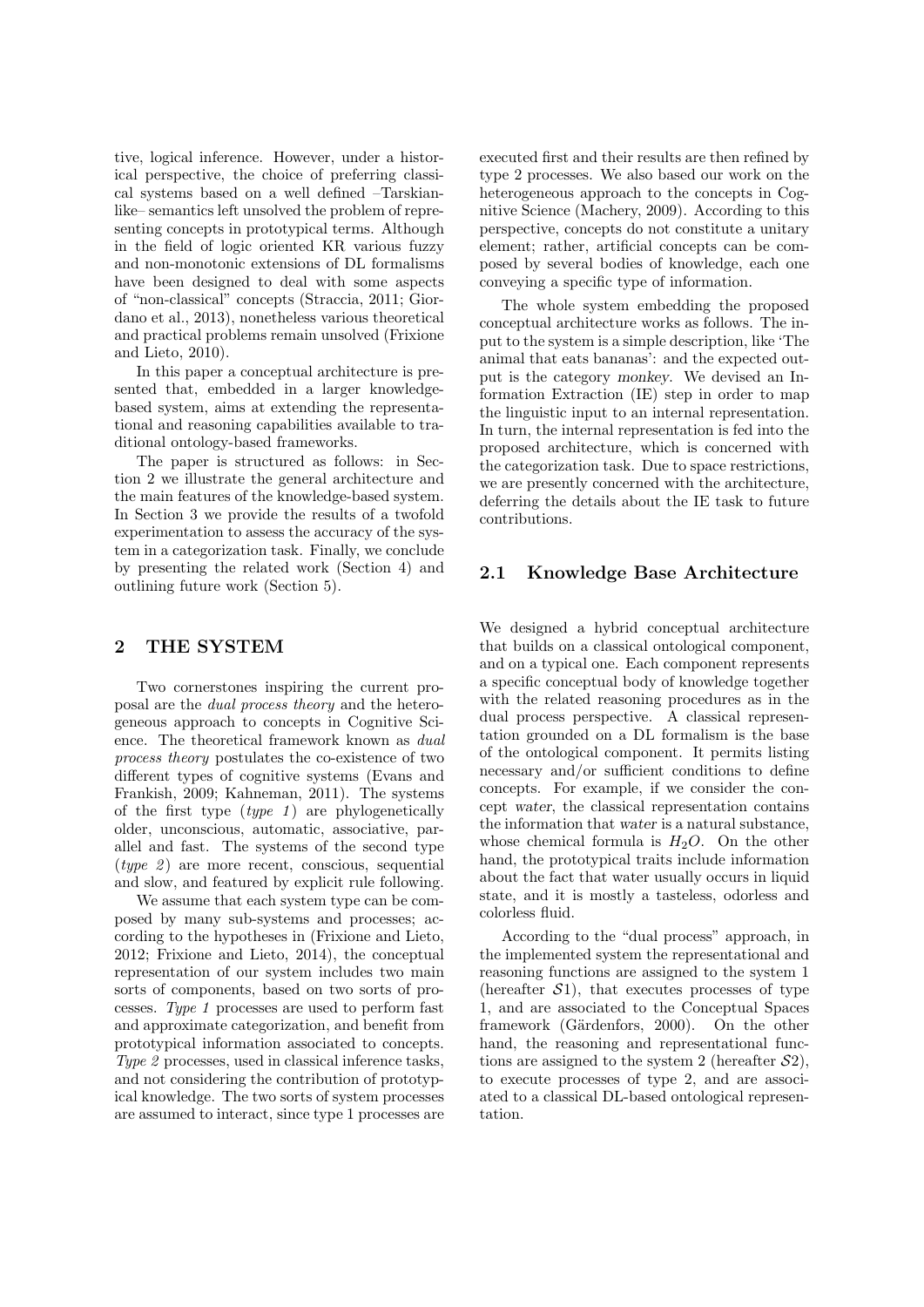#### 2.1.1 The  $S1$  and  $S2$  components

Conceptual spaces (CS) are a geometrical representational framework where knowledge is represented in terms of as a set of quality dimen $sions$  (Gärdenfors, 2000). A geometrical structure is associated to each quality dimension. In this framework instances are represented as points in a multidimensional space, and their similarity can be computed as the intervening distance, based on some suitable distance metrics. In this setting, concepts correspond to regions and regions with different geometrical properties correspond to different sorts of concepts.

Conceptual spaces are suitable to represent concepts in "typical" terms, since the regions representing concepts can have soft boundaries. Prototypes have a natural geometrical interpretation, in that they correspond to the geometrical centre of the convex region; conversely, given a convex region we can provide each point with a certain centrality degree, that can be interpreted as a measure of its typicality.

The conceptual space defines a metric space that can be used to compute the proximity between any two entities, and between entities and prototypes. To compute the distance between two points  $p_1, p_2$  we apply a distance metrics based on the combination of the Euclidean distance and the angular distance intervening between the points. Namely, we use Euclidean metrics to compute within-domain distance, while for dimensions from different domains we use the Manhattan distance metrics, as suggested in (Gärdenfors, 2000; Adams and Raubal, 2009). Weights assigned to domain dimensions are affected by the context, too, so the resulting weighted Euclidean distance  $dist_E$  is computed as follows

$$
dist_E(p_1, p_2, k) = \sqrt{\sum_{i=1}^n w_i (p_{1,i} - p_{2,i})^2},
$$

where  $i$  varies over the  $n$  domain dimensions,  $k$ is the context that indicates the set of weights associated to each domain, and  $w_i$  are dimension weights.

We represent points as vectors (with as many dimensions as required by the considered domain), whose components correspond to the point coordinates, so that a natural metrics to compute the similarity between them is cosine similarity. In the metric space being defined, the distance between an individual and prototypes is computed with the Manhattan distance, enriched with information about context  $k$ . Also, the distance

between any two concepts can be computed as the distance between two regions in a given domain Also, we can compute the distance between any two region prototypes, or the minimal distance between their individuals, or we can apply more sophisticated algorithms. Further details about technical issues can be found in (Ghignone et al., 2013).

Inference in conceptual spaces is mostly performed on incomplete and/or noisy information: that is, it is frequent the case that only partial information is available to categorize a given input individual, and some points are not defined for one or more dimensions. Conceptual spaces are robust to this sort of lack of information, which is conversely a decisive factor in the context of formal ontologies. In these cases we restrict to considering domains that contain points in the input individual: if the description for a given individual does not contain points of some domains, the distance for those domains is set to a default value.

The basic representational structure processed by the system is named genericDescription; it encodes the salient aspects of the entities being considered. A genericDescription is a super-domain that hosts information about physical and non physical features arranged into nine domains: size, shape, color, location, feeding, locomotion, hasPart, partOf, manRelationship. The size of entities is expressed through the three Euclidean dimensions; the shape allows expressing that an object has circular, square, spherical, cubic, etc., shape. The color space maps object's features onto the L<sup>\*</sup>a<sup>\*</sup>b<sup>\*</sup> color space. L<sup>\*</sup> ( $0 \le L \le 100$ ) is the correlate of lightness,  $a^*$  (-128  $\le a \le 127$ ) is the chromaticity axis ranging from green to red, and  $\mathbf{b}^*$  (-128  $\leq \mathbf{b} \leq 127$ ) is the chromaticity axis ranging from blue to yellow.

The location space indicates the place where the object being modeled can be typically found. It actually results from the combination of five dimensions, and namely: humidity, indicated as a percentage; temperature, ranging in  $[-40^{\circ}, 50^{\circ}]$ ; altitude, ranging in [−11000, 8848]; vegetation, ranging in  $[0, 100]$ ; time. In turn, time contains a partitioning of the hours of the day into sunrise  $(4–6$  AM), morning  $(6–12$  AM), afternoon  $(12–6)$ 5 PM), evening (5–10 PM) and night (10 PM–4 AM).

The domain feeding is currently specific to animals, and it allows mapping an element over two dimensions, typeOfFood and amountOfFood. The typeOfFood is associated to an integer indicat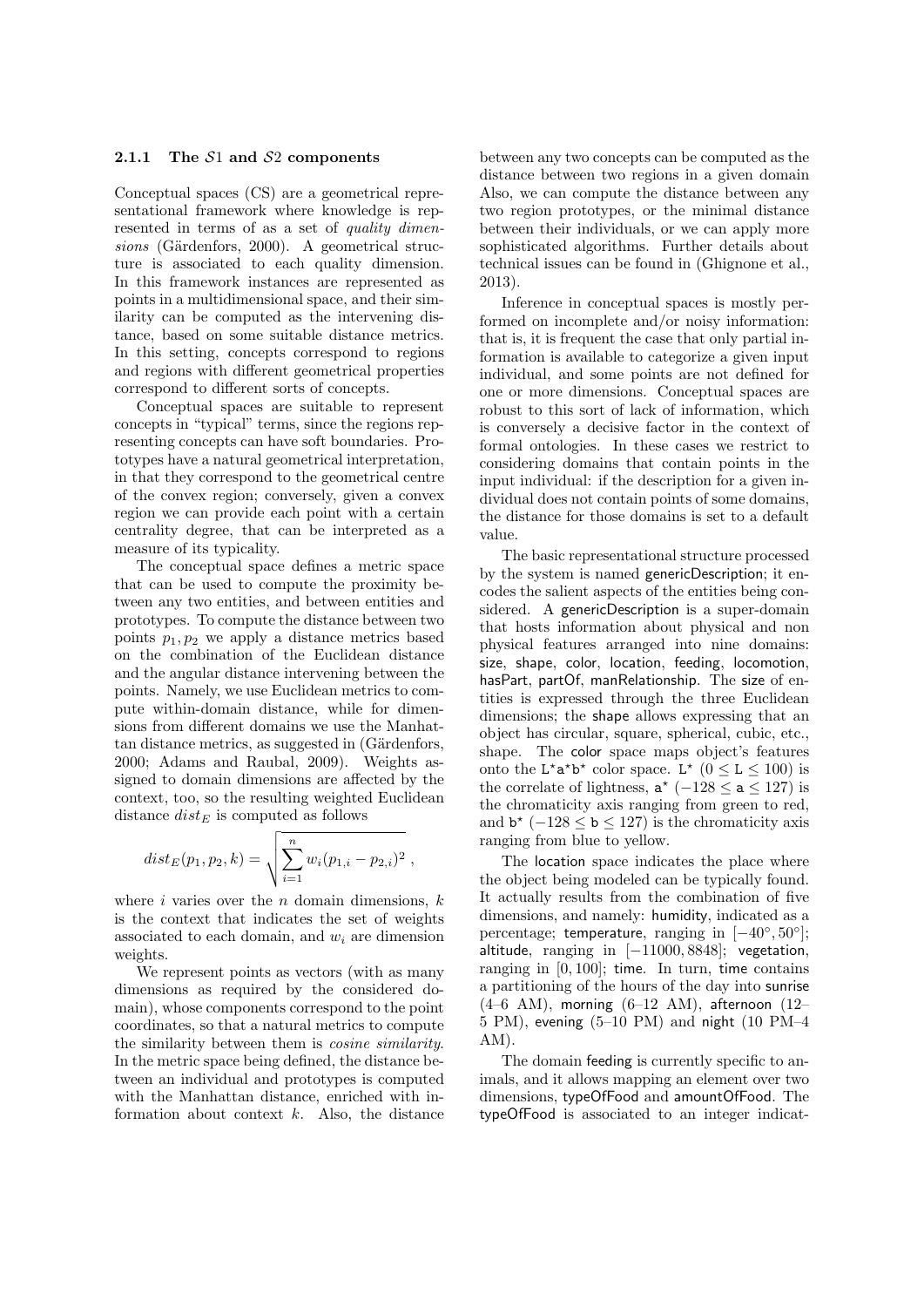ing 1: herbivore, 2: lectivore, 3: detritivore, 4: necrophage, 5: carnivore. The underlying rationale is that close elements (e.g., necrophage and carnivore, that are one step apart in the proposed scale) are represented as close in this space due to their proximity under an ethological viewpoint, whilst different categories (e.g., herbivore and carnivore) are featured by larger distances in the considered scale (Getz, 2011).

Similar to the previous one, also the locomotion domain combines two dimensions: the former dimension is used to account for the type of movement (1: swim, 2: dig, 3: crawl, 4: walk, 5: run, 6: roll, 7: jump, 8: fly), and the latter one is used to account for the speed, expressed in km/h (Bejan and Marden, 2006). Finally, the manRelationship space is used to grasp entities as related to man by function (both a train and a horse can be used as 'transport'), product (chicken produce 'eggs', and 'chicken' per se are a food product), symbol ('lion' can be used as a symbol for 'strength' and 'royalty'). A simplified example of the lion prototype information is reported below.

```
<object name="lion">
  <genericPhysicalDescription>
    <feeding>
     <foodType>5</foodType>
      <foodQuantity>100</foodQuantity>
    </feeding>
  </genericPhysicalDescription>
  <manRelationship>
    <symbol id="08153437">royalty</symbol>
    <symbol id="05036872">strength</symbol>
  </manRelationship>
</object>
```
On the other hand, the representation of the classical component  $S2$  is implemented through a formal ontology. As already pointed out, the standard ontological formalisms leave unsolved the problem of representing prototypical information. Furthermore, it is not possible to execute non monotonic inference, since classical ontologybased reasoning mechanisms contemplate deductive processes.

In this setting we cannot represent even simple prototypical information, such as 'A typical rose is red'. This is due to the fact that being red is neither a necessary nor a sufficient condition for being a rose, and therefore it is not possible neither to represent and to automatically identify a prototypical rose (let us assume  $\#roseP$ ) nor to describe (and to learn from new cases) the typical features of the class of prototypical roses. Such aspect has, on the other hand, a natural interpretation by using the conceptual spaces framework.

## 2.2 Inference in the hybrid system

Categorization (i.e., to classify a given data instance into a predefined set of categories) is one of the classical processes automatically performed both by symbolic and sub-symbolic artificial systems. In our system categorization is based on a two-step process involving both the typical and the classical component of the conceptual representation. These components account for different types of categorization: approximate or non monotonic (performed on the conceptual spaces), and classical or monotonic (performed on the ontology). Different from classical ontological inference, in fact, categorization in conceptual spaces proceeds from prototypical values. In turn, prototypical values need not be specified for all class individuals, that vice versa can overwrite them: one typical example is the case of birds that (by default) fly, except for special birds, like penguins, that do not fly.

The whole categorization process can be summarized as follows. The system takes in input a textual description d and produces in output a pair of categories  $\langle c_0, \text{cc} \rangle$ , the output of S1 and  $S_2$ , respectively (see Algorithm 1). If the  $S_2$  system classifies it as consistent with the ontology, then the classification succeeded and the category provided by  $S_2$  (cc) is returned along with  $c_0$ , the top scoring class returned by  $S1$  (Algorithm 1: line 8). If  $cc$  –the class computed by  $S2$ – is a subclass of one of those identified by  $S1$  (c<sub>i</sub>), both  $cc$  and  $c_0$  are returned (Algorithm 1: line 11). Thus, if  $S2$  provides more specific output, we follow a specificity heuristics; otherwise, the output of  $S2$  is returned, following the rationale that it is  $safter^2$ . A pair of results is always returned, including both the output of  $S1$  and the output of S2, thereby providing typically valid answers (through  $S_1$ ) that are checked against a logically valid reasoning conducted on the ontological knowledge base (through  $S2$ ). In so doing, we follow the rationale that despite the  $S1$  output can contain errors, it furnishes approximate answers that cannot be obtained by resorting only

<sup>&</sup>lt;sup>2</sup>The output of  $S_2$  cannot be wrong on a purely logical perspective, in that it is the result of a deductive process. The control strategy implements a tradeoff between ontological inference and the output of  $S1$ , which is more informative but also less reliable from a formal point of view. However, in next future we plan to explore different conciliation mechanisms to ground the overall control strategy.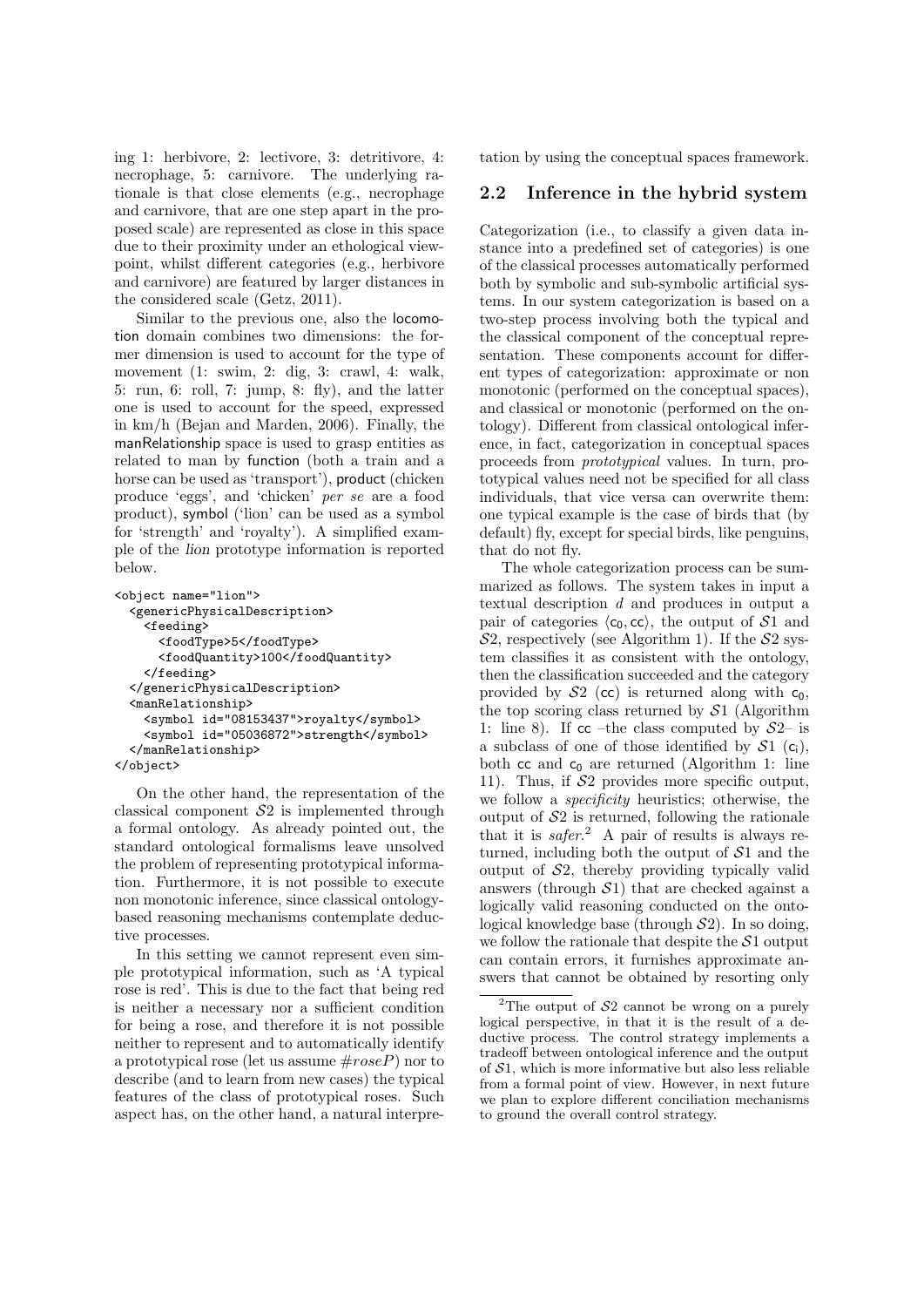Algorithm 1 Inference in the hybrid system.

input : textual description d

- output : a class assignment, as computed by  $S1$ and  $S<sub>2</sub>$
- 1:  $C \leftarrow S1(d)$  /\* conceptual spaces output \*/
- 2: for each  $c_i \in C$  do
- 3: cc  $\leftarrow$   $S2(\langle d, c_i \rangle)$  /\* ontology based output \*/
- 4: if  $cc == \text{NULL}$  then
- 5: continue /\* inconsistency detected \*/

```
6: end if
```

```
7: if cc equals c_i then
```

```
8: return \langle c_0, cc \rangle9: else
```

```
10: if cc is subclass of c_i then
11: return \langle c_0, cc \rangle<br>12: end if
            end if
13: end if
14: end for
15: cc \leftarrow \mathcal{S}2(\langle d, \mathsf{Things} \rangle)
```
16: return  $\langle c_0, cc \rangle$ 

to classical ontological inference.

If all results in C are inconsistent with those computed by  $S_2$ , a pair of classes is returned including  $c_0$  and the output of  $S2$  having for actual parameters d and Thing, the meta-class of all the classes in the ontological formalism.

An important function provided by  $S2$  regards the explanation of the detected inconsistencies. This function is obtained by recurring to standard DL reasoners.<sup>3</sup> One main problem encountered in the explanation of inconsistencies regards the fact that reasoners' output is usually quite verbose, since it provides the whole chain of all the possible reasons explaining why a given model is not consistent w.r.t. the represented assertions. For example, let us suppose that the ontological KB is provided with an assertion about the fact that whale isA fish. Whales are not fishes: they are in the order of cetacea. If an inconsistency is detected, the initial results obtained by the reasoner report the following clauses: since whale isA mammal, and since mammal is disjoint with other animal classes, it must also be disjoint with the classes fish, reptile, bird and so on, as well as with all respective subclasses of fish, reptile, bird. Although factually correct and complete,

this explanation is quite long (in an ontological KB with good coverage each class contains many subclasses) and it thus provides information not very informative for the punctual explanation of the raised inconsistency. The only relevant information, in this case, regards the fact that the tested class whale cannot be classified as a fish because mammal and fish are mutually disjoint classes. The disjointness of the superclass mammal with the other classes in the ontology is not contextually relevant in this phase. Therefore we designed and implemented a software layer that runs on top of Jena explanation utilities to extract a laconic explanation from the longer one: main focus of the laconic explanation is to make apparent the cause of the inconsistency. In so doing, we adopted a simple heuristic according to which the only motivation reported is that focused on the tuples of classes which are under investigation.

## 3 EXPERIMENTATION

We have designed a twofold experimentation on a categorization task. In the first experiment we tested the system over a restricted domain (the animal kingdom domain) to compare it with the results obtained in a previous experimentation with  $S2$  using a handcrafted ontology. In the second experiment we tested the system in a broader context, and we were interested in assessing its robustness and the discriminative features of the  $S1$  component in a multi-domain setting. Two datasets, one composed of 39 "common-sense" linguistic descriptions, and one composed of 40 linguistic descriptions were used.<sup>4</sup> Each stimulus  $st = \langle d, T \rangle$  is a pair of description and target, such as  $\langle$  The big carnivore with yellow and black stripes', 'tiger'). The target T is the "prototypically correct" category, and in the following it is referred to as the expected result. The set of stimuli was devised by a team of neuropsychologists and philosophers in the frame of a broader project aimed at investigating the role of visual load in concepts involved in inferential and referential tasks. The expected prototypical target category represents a gold standard, since it corresponds to the results provided within a psychological experimentation. In this experimentation 30 subjects were requested to provide the corresponding target concept for each description.

<sup>3</sup>To actually access the KBs we used the Jena framework, https://jena.apache.org.

<sup>4</sup>The full list of the stimuli is available at the URL: http://www.di.unito.it/~radicion/ datasets/keod\_2014/stimuli.txt.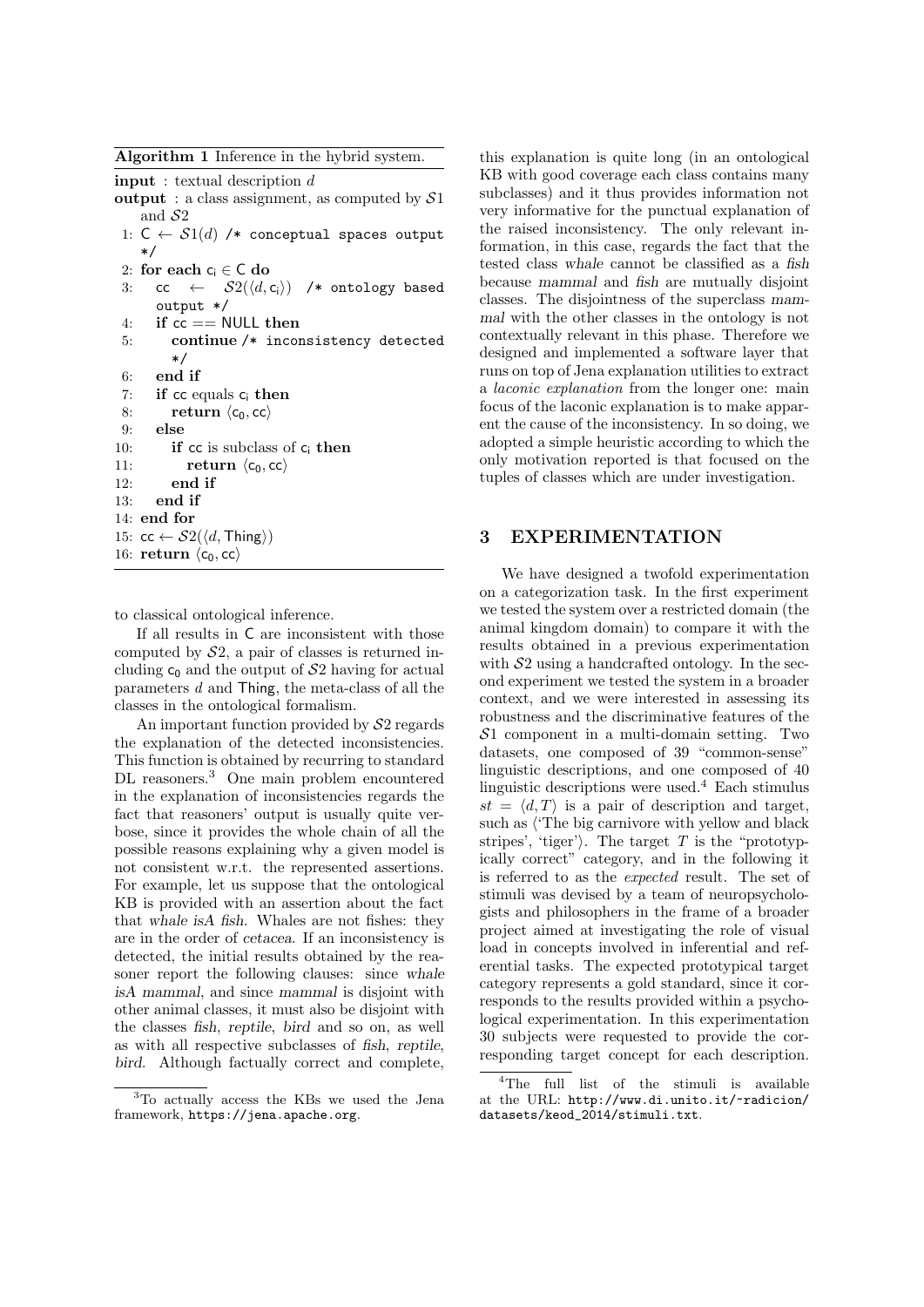Such input was then used for querying our system as in a typicality based question-answering task. In Information Retrieval such queries (which is by far the most common and complex to interpret) are known to belong to the class of "informational queries", i.e., queries where the user intends to obtain information regarding a specific information need (Jansen et al., 2008).

## Experiment 1

The first experiment was made to compare the results obtained in the previous study (Ghignone et al., 2013) –where  $S2$  made use of a handcrafted ontological knowledge base– to those obtained with  $S2$  using publicly available common sense domain ontologies. With respect to the previous experiment a larger number of new descriptions were considered, all in the animal domain. Two ontologies have been selected for the comparison: the Animal in Context Ontology (ACO), developed by the Veterinary Medical Informatics Laboratory at the Virginia-Maryland Regional College and the BBC WildLife Ontology.<sup>5</sup> They were both retrieved by using a mixed search over Sindice and Swoogle, and they were selected as guaranteeing a granularity of information similar to that of the handcrafted ontology of our previous study.

The results concerning both experimental setups (ACO and BBC ontologies within  $S2$  KB) are reported in Table 1.

By considering the ACO ontology, in most cases (37/39)  $S1$  and  $S2$  return the same category. Differently from the previous experiment, however, this is given by the fact that such ontology, in certain cases, is not precise enough to provide a different correct/better specified category w.r.t.  $S1$ . In particular, in the case of the description "The big fish eating plankton", the result whale obtained by S1 is not detected as inconsistent in such ontology, since the concept representation along with its restrictions are not present in the ontology itself. Therefore, checking the consistency of the class (which was added to the ontology without the conceptual constraints associated to the concept) does not reveal inconsistencies with the original model of the ontology. The only differences w.r.t. the  $S1$  and  $S2$  output is obtained by considering the two descriptions: "A honey producing insect. (Bee)" and "A bird

kept on a farm for its meat and eggs. (Chicken)". In both cases, more specific and detailed results are provided by  $S2$  w.r.t. the already correct categorization of  $S1$ .

Analogous results, in terms of accuracy, have been obtained by plugging the BBC Wildlife ontology into  $S<sub>2</sub>$ . The testing of such ontology has been possible thanks to a manual import of the missing classes/instances through the browsing of the BBC directory containing the full classification considered by the BBC archives.<sup>6</sup> Despite the two experiments produced similar figures, they also revealed some differences between the two ontologies. The answer whale for the above mentioned description is correctly detected as inconsistent with the BBC ontology, and the ontologically correct result whale-shark is returned.

Summing up: the results of this experiment show that the conceptual categorization obtained by S2 using external ontological knowledge bases are directly comparable to those obtained in a previous study where a handcrafted domain ontology was considered. A major problem encountered in using external knowledge bases stems from axiomatization, that is not always sufficient to solve the task of detecting and correcting errors produced by  $S1$ . In particular, in the case of ACO, a finer-grained result is obtained in two cases after a correct categorization already provided by  $S1$ . This finer-grained result is not obtained by considering the BBC Wildlife ontology that, however, is able to detect the expected inconsistencies.

## Experiment 2

In order to assess the accuracy of the system in a more demanding experimental setting, we devised a second experimental task, where  $S2$  used the knowledge base OpenCyc.<sup>7</sup> OpenCyc is one of the largest ontologies publicly available, in that it is an enormous attempt at integrating many diverse semantic resources (such as, e.g., WordNet, DB pedia, Wikicompany, etc.). Its coverage and depth was therefore its most attractive feature (it contains about 230, 000 concepts, 2, 090, 000 triples and 22, 000 predicates). Additionally, we adopted OpenCyc to use a knowledge base independent of our own representational commitments in order to more effectively assess the flexibility of the proposed system when using generalpurpose, well known, existing resources.

 ${}^{5}$ Available at the URLs: http://vtsl.vetmed. vt.edu/aco/Ontology/aco.zip and http://www. bbc.co.uk/ontologies/wo.

 $6$ http://www.bbc.co.uk/nature/wildlife. 7 http://www.cyc.com/platform/opencyc.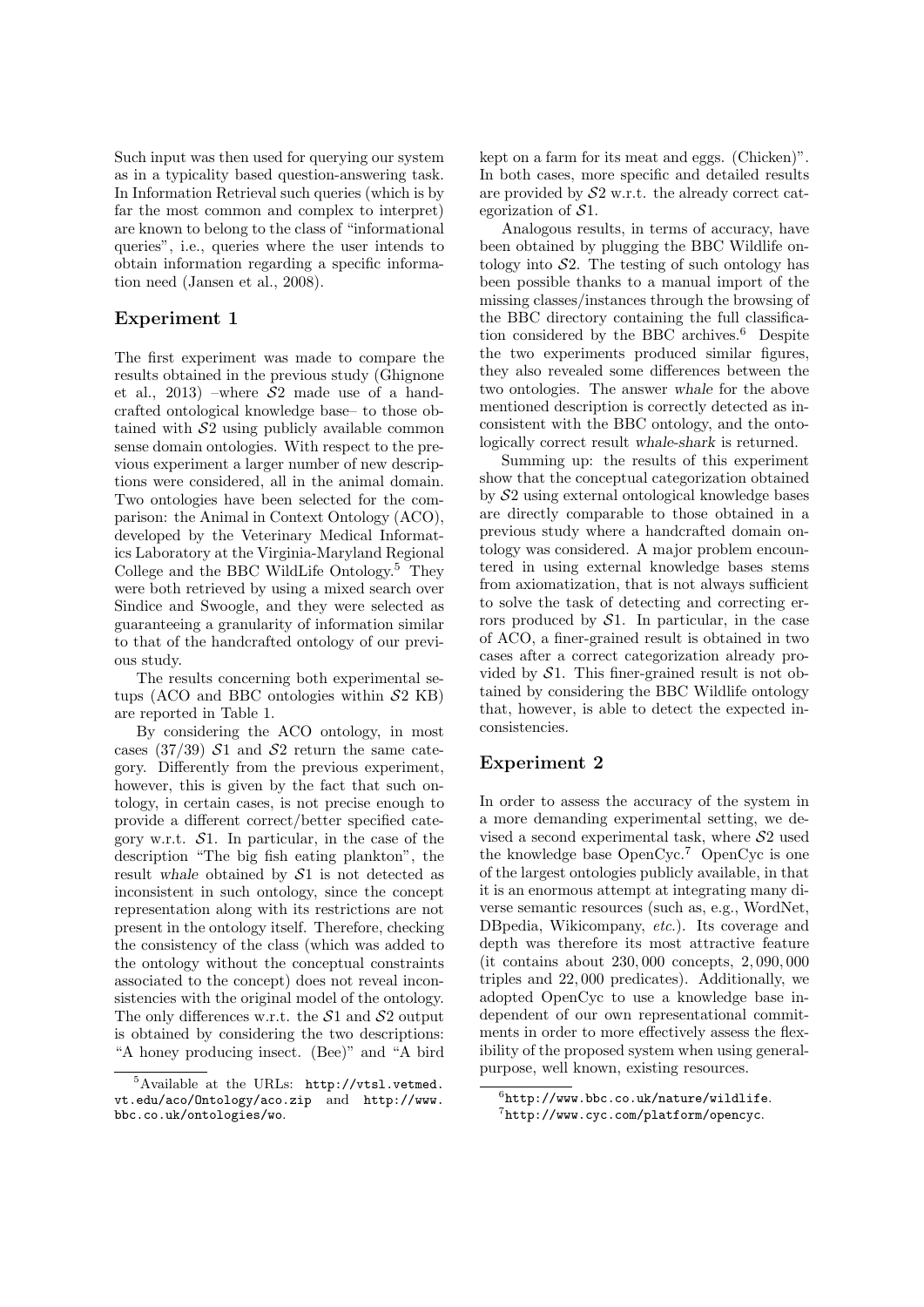Table 1: The results of the first experiment, with  $S2$  using external ontologies.

|                                                      | ACO                | <b>BBC</b>         |
|------------------------------------------------------|--------------------|--------------------|
| Cases where $S1$ and $S2$ returned the same category | $94.8\%$ $(37/39)$ | $92.3\%$ $(36/39)$ |
| Cases where $S1$ returned the expected category      | $94.8\%$ $(37/39)$ | $94.8\%$ $(37/39)$ |
| Cases where $S2$ returned the expected category      | $94.8\%$ $(37/39)$ | $92.3\%$ $(36/39)$ |

Table 2: The results of the second experiment.

| Test cases categorized | 40  | 100.0% |
|------------------------|-----|--------|
| $S1-S2$                | -31 | 77.5%  |
| Google                 | 26  | 65.0%  |
| $\operatorname{Bing}$  | 23  | 57.5%  |

A second dataset of 40 "common-sense" linguistic descriptions was collected with the same rationale considered for the first experiment.<sup>8</sup>

The obtained results are reported in Table 2.

Despite being less accurate with respect to the previous experiment, the hybrid knowledge based  $S1-S2$  system was able to categorize and retrieve most of the new typicality-based stimuli provided as input and still showed a better performance w.r.t. the general purpose search engines Google and Bing used in question-answering mode.

The major problems encountered in this experiment derived from the difficulty of mapping the linguistic structure of stimuli containing very abstract meaning in the representational framework of  $S1$  as they are actually encoded according to the conceptual space. For example, it was impossible to map the information contained in the description "the place where kings, princes and princesses live in fairy tales" onto the features used to characterize the prototypical representation of the concept Castle. Similarly, the information extracted from the description "Giving something away for free to someone" could not be mapped onto the features associated to the concept Gift. On the other hand, the system shows good performances when dealing with less abstract descriptions based on perceptual features such as shape, color, size, and with some typical information such as function, symbol, product.

In this experiment, differently from the previous one (e.g., that one in the case of whale for the BBC ontology),  $S2$  did not reveal any inconsistency, in that  $S1$  mostly provided an output coherent with the model in OpenCyc. However, by analyzing in detail the different answers, we

notice that at least one inconsistency should have been detected by  $S2$ . This is the case of the description "An intelligent grey fish" associated to the target concept Dolphin. In this case, the  $S1$ system returned the expected target, but S2 did not raise the inconsistency since OpenCyc erroneously represents Dolphin as a subclass of Fish, rather than a subclass of Mammal.

## 4 RELATED WORK

In the context of a different field of application, a solution similar to the one adopted here has been proposed in (Chella et al., 1997). The main difference with their proposal concerns the underlying assumption on which the integration between symbolic and sub-symbolic system is based. In our system the conceptual spaces and the classical component are integrated at the level of the representation of concepts, and such components are assumed to convey different –though complementary– conceptual information. On the other hand, the previous proposal is mainly used to interpret and ground raw data coming from sensors in a high level symbolic system through the mediation of conceptual spaces.

In other respects, our system is also akin to that ones developed in the field of the computational approach to the above mentioned dual process theories. A first example of such "dual based systems" is the *mReasoner* model (Khemlani and Johnson-Laird, 2013), developed with the aim of providing a computational architecture of reasoning based on the mental models theory proposed by Philip Johnson-Laird (Johnson-Laird, 1980). The *mReasoner* architecture is based on three components: a system 0, a system 1 and a system 2. The last two systems correspond to those hypothesized by the dual process approach. System 0 operates at the level of linguistic pre-processing. System 1 uses this intensional representation to build an extensional model, and uses heuristics to provide rapid reasoning conclusions; finally, system 2 carries out more demanding processes to search for alternative models, if the initial con-

<sup>8</sup>An extended version of the present experiment is illustrated in (Lieto et al., 2014).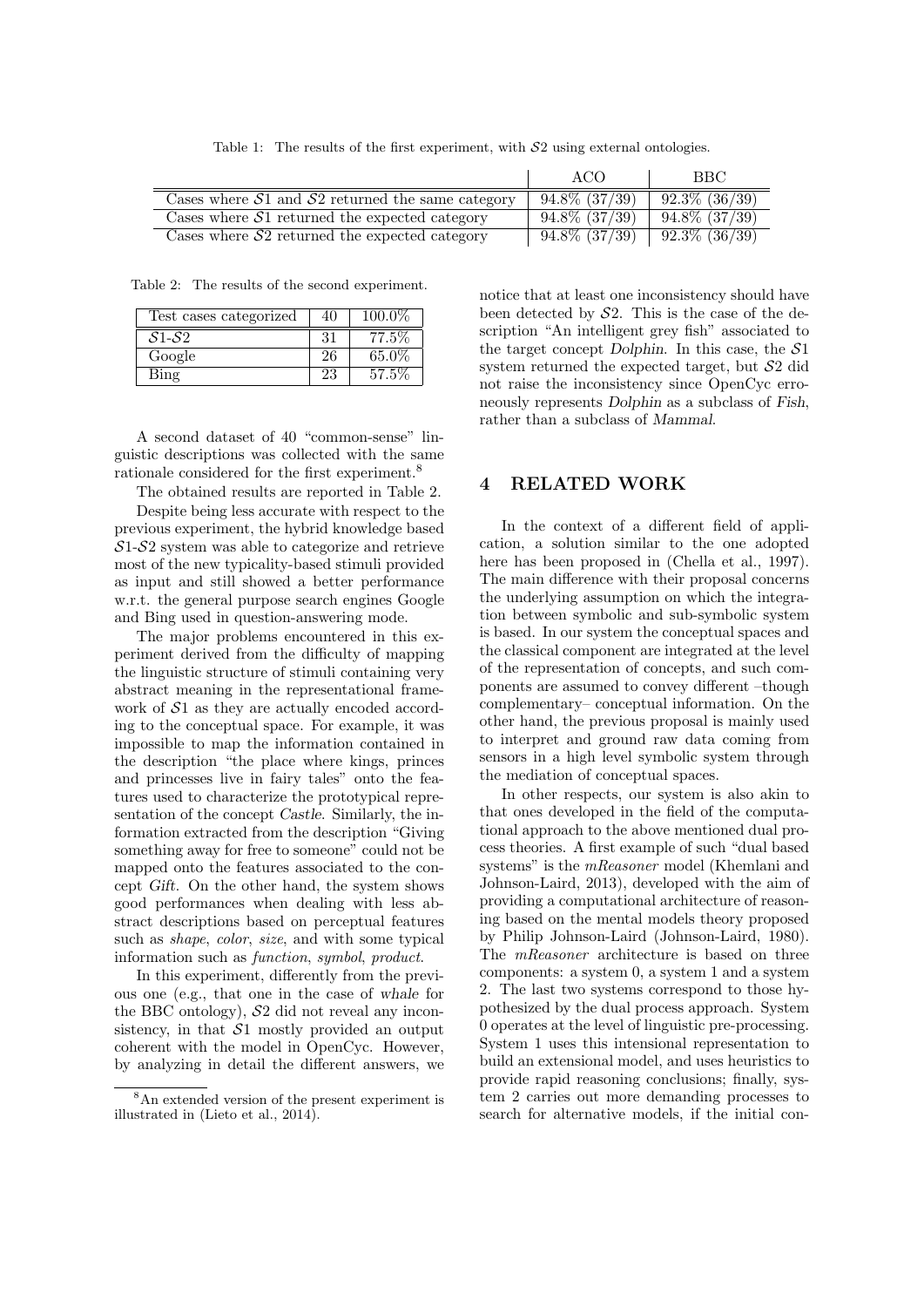clusion does not hold or if it is not satisfactory.

A second system that is close to our present work has been proposed by (Pilato et al., 2012). The authors do not explicitly mention the dual process approach; however, they build a system for conversational agents (chatbots) where agents' background knowledge is represented using both a symbolic and a sub-symbolic approach. They also associate different sorts of representation to different types of reasoning. Namely, deterministic reasoning is associated to symbolic (system 2) representations, and associative reasoning is accounted for by the sub-symbolic (system 1) component. Differently from our system, however, the authors do not make any claim about the sequence of activation and the conciliation strategy of the two representational and reasoning processes. It is worth noting that other examples of this type of systems can be considered that are in some sense analogous to the dual process proposal: for example, many hybrid, symbolic-connectionist systems –including cognitive architectures such as, for example, CLAR- $ION<sup>9</sup>$ , in which the connectionist component is used to model fast, associative processes, while the symbolic component is responsible for explicit, declarative computations. However, at the best of our knowledge, our system is the only one that considers this hybridization with a granularity at the level of individual conceptual representations.

## 5 CONCLUSIONS

In this work we have presented a knowledgebased system relying upon a cognitively inspired architecture for the representation of conceptual knowledge. The system is grounded on a hybrid framework coupling classical and prototypical representation and reasoning, and it aims at extending the representational and reasoning capabilities of classical ontological-based systems towards more realistic and cognitively grounded scenarios, such as those envisioned by the prototype theory. The results obtained in a twofold experimentation show that in the restricted domain of the animal kingdom the proposed architecture is comparable with the results obtained with a handcrafted domain ontology. The overall results corroborate the hypothesis that matching in conceptual spaces can be fruitfully coupled to

ontological inference. However, the ontological inference would not suffice to categorize the presented common sense stimuli presented in both experiments, with only one exception.

In next future we plan to test the proposed approach in the area of biomedical domain to assess disease diagnosis tasks by grounding  $S<sub>2</sub>$  on SNOWMED,<sup>10</sup> and  $S1$  on conceptual spaces representing the typical symptoms of a given disease.

## REFERENCES

- Adams, B. and Raubal, M. (2009). A metric conceptual space algebra. In Hornsby, K. et al., editors, COSIT, volume 5756 of LNCS, pages 51–68. Springer.
- Bejan, A. and Marden, J. H. (2006). Constructing animal locomotion from new thermodynamics theory. American Scientist, 94(4):342.
- Brachmann, R. J. and Schmolze, J. G. (1985). An overview of the KL-ONE knowledge representation system. Cognitive Science, 9(2):171–202.
- Chella, A., Frixione, M., and Gaglio, S. (1997). A cognitive architecture for artificial vision. Artificial Intelligence, 89(1–2):73 – 111.
- Evans, J. S. B. and Frankish, K. E. (2009). In two minds: Dual processes and beyond. Oxford University Press.
- Frixione, M. and Lieto, A. (2010). The computational representation of concepts in formal ontologiessome general considerations. In KEOD.
- Frixione, M. and Lieto, A. (2012). Representing concepts in formal ontologies: Compositionality vs. typicality effects. Logic and Logical Philosophy, 21(4):391–414.
- Frixione, M. and Lieto, A. (2014). Towards an Extended Model of Conceptual Representations in Formal Ontologies: A Typicality-Based Proposal. Journal of Universal Computer Science,  $20(3):257-276.$
- Gärdenfors, P. (2000). Conceptual spaces: The geometry of thought. MIT press.
- Getz, W. M. (2011). Biomass transformation webs provide a unified approach to consumer–resource modelling. *Ecology letters*, 14(2):113-124.
- Ghignone, L., Lieto, A., and Radicioni, D. P. (2013). Typicality-Based Inference by Plugging Conceptual Spaces Into Ontologies. In Lieto, A. and Cruciani, M., editors, Proceedings of the International Workshop on Artificial Intelligence and Cognition. CEUR.
- Giordano, L., Gliozzi, V., Olivetti, N., and Pozzato, G. L. (2013). A non-monotonic description logic for reasoning about typicality. Artificial Intelligence, 195:165–202.

 $^{9}$ http://www.cogsci.rpi.edu/~rsun/clarion. html

 $^{10}\text{http://www.b2international.com/portal/}$ snow-owl.